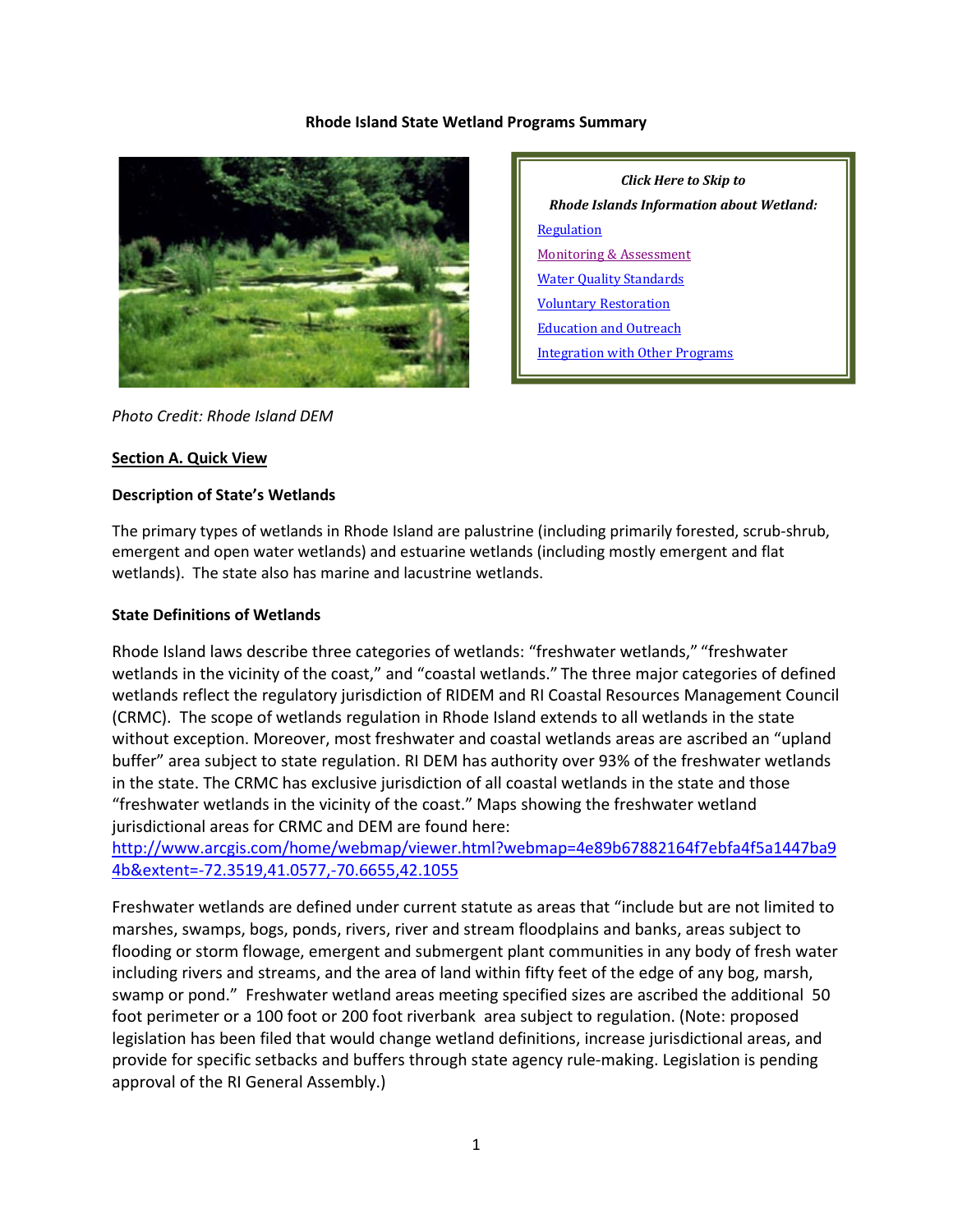Coastal wetlands are defined in RI General Laws  $\S$  46-23-6(2)(iii)(E) as areas that any salt marsh bordering on the tidal waters of this state, whether or not the tidal waters reach the littoral areas through natural or artificial watercourses, and those uplands directly associated and contiguous thereto which are necessary to preserve the integrity of that marsh." The statute goes on to describe the species that constitute coastal wetland vegetation. The CRMC regulations for coastal wetlands are found in Section 210.3 within the Coastal Resources Management Program (CRMP) and define coastal wetlands to also include freshwater or brackish wetlands contiguous to salt marshes or physiographical features along the coast.

## **Historic Wetland Loss/Gain**

| <b>Original Wetland Acreage</b> | <b>Remaining Wetland Acreage</b> | <b>Acreage Lost</b> | % Lost       |
|---------------------------------|----------------------------------|---------------------|--------------|
| 102,690 (Dahl, 1989)            | 65,154 (Dahl, 1989)              | 37.536              | 37%          |
|                                 | 71,000 acres (TIner)             | (Dahl, 1989)        | (Dahl, 1989) |

*Note: Original data is provided from the US Fish and Wildlife study by Dahl (1989). EPA Region 1 gathered estimated Rhode Island losses and provided a range of freshwater wetlands. This includes a 50% loss of salt marsh.*

# **Primary State Freshwater Wetlands Webpage**

RI Department of Environmental Management has two key freshwater wetland web pages: **<http://www.dem.ri.gov/programs/benviron/water/permits/fresh/index.htm> <http://www.dem.ri.gov/programs/benviron/water/wetlands/index.htm>**

Coastal Resources Management Council regulations for wetlands: Freshwater Wetlands in the Vicinity of the Coast **[http://www.crmc.ri.gov/regulations/Fresh\\_Water\\_Wetlands.pdf](http://www.crmc.ri.gov/regulations/Fresh_Water_Wetlands.pdf)**

Coastal Wetlands – CRMP Section 210 http://www.crmc.ri.gov/regulations/RICRMP.pdf

## **State Wetland Program Plan**

*Rhode Island State Wetland Program Plan* <http://www.epa.gov/type/wetlands/upload/rhode-island-wpp.pdf> RI DEM completed an update of the WPP which is currently under review by EPA. The new plan extends from 2014-2106.

## **No Net Loss/Net Gain Goal**

Although RIDEM strives for no net loss by requiring avoidance and minimization (per rules), the no net goal is not stated in freshwater wetland law or rules.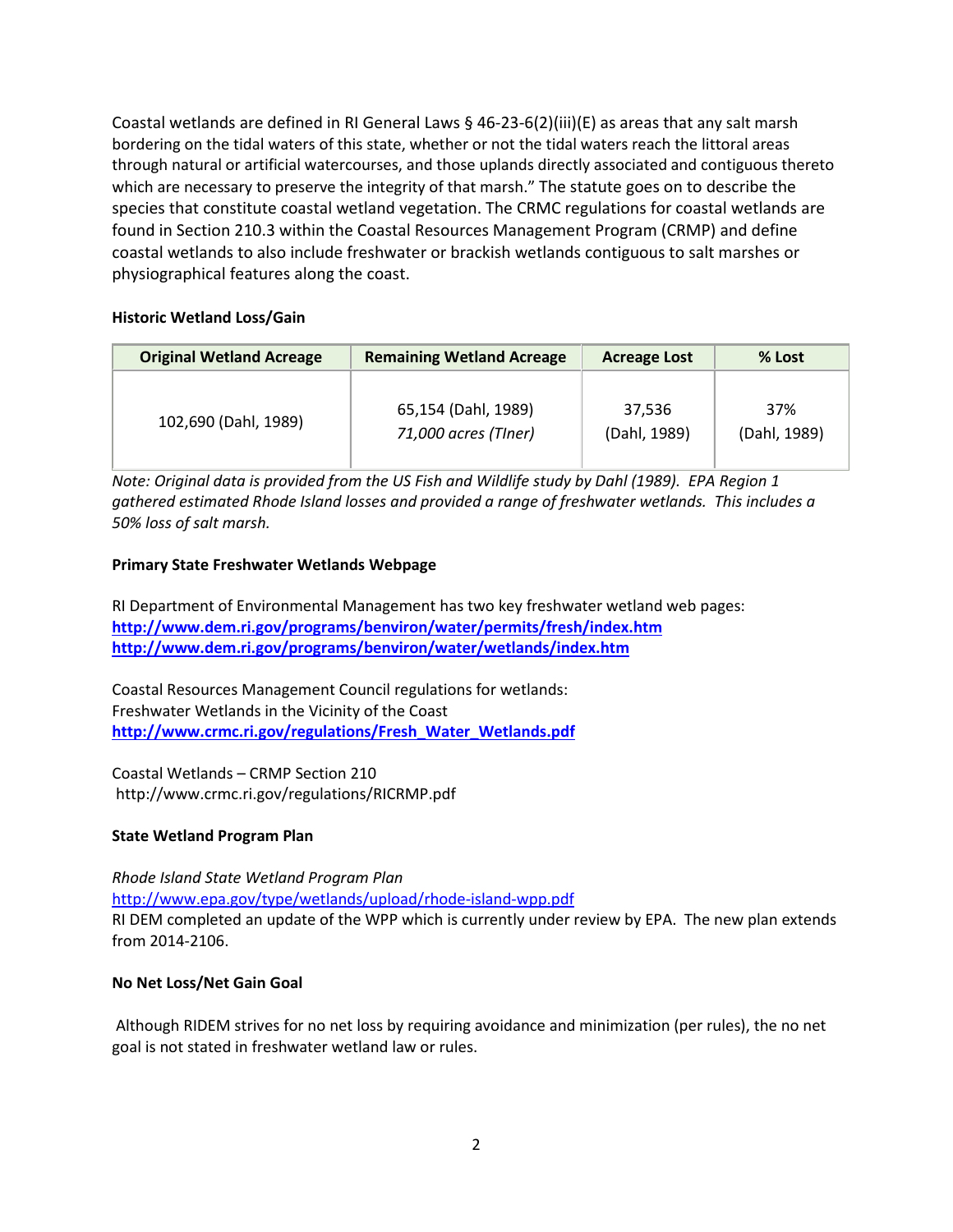The CRMC has a "no net loss" policy for coastal wetlands as specified in CRMP Section 210.3. The filling of coastal wetlands is prohibited under CRMC regulations. In those cases where the filling of coastal wetlands is unavoidable and necessary to construct a project that "serves a compelling public purpose," then wetland mitigation is required by creating wetlands at a CRMC approved site on a 2:1 ratio. See CRMP Section 300.12 – Coastal Wetland Mitigation.

| <b>State</b>    | Core element #1:        | <b>Core Element #2:</b>                    | <b>Core Element #3:</b>  | <b>Core Element #4:</b>       |
|-----------------|-------------------------|--------------------------------------------|--------------------------|-------------------------------|
| <b>Name</b>     | <b>Regulation</b>       | <b>Monitoring and</b>                      | <b>Wetland Water</b>     | <b>Voluntary</b>              |
|                 |                         | <b>Assessment</b>                          | <b>Quality Standards</b> | Wetland<br><b>Restoration</b> |
|                 | RIDEM - Office of Water | <b>RIDEM</b>                               | <b>None</b>              | <b>RIDEM</b>                  |
| <b>Agency</b>   | <b>Resources</b>        |                                            |                          |                               |
| Source(s)       | Unknown                 | Unknown                                    | Unknown                  | Unknown                       |
| <b>Amount</b>   | \$2.1 million           | Unknown                                    | Unknown                  | Unknown                       |
| <b>Staffing</b> | 13 FTE                  | <1 FTE (small % of<br>two staff positions) | Unknown                  | No dedicated staff            |
| <b>Agency</b>   | CRMC - Office of        | RI Natural History                         |                          | <b>CRMC</b>                   |
|                 | Compliance              | Survey                                     |                          |                               |
| Source(s)       | Unknown                 | Contract through                           |                          | Unknown                       |
|                 |                         | <b>EPA</b> grants                          |                          |                               |
| <b>Amount</b>   | Unknown                 | Unknown                                    |                          | (Seeking to finish            |
|                 |                         |                                            |                          | Strategy for                  |
|                 |                         |                                            |                          | Coastal Marshes)              |
| <b>Staffing</b> | $4 + FTE$               | Unknown                                    |                          | $<$ 1 FTE                     |
| <b>Agency</b>   |                         | <b>CRMC</b>                                |                          |                               |
| Source(s)       |                         |                                            |                          |                               |
| <b>Amount</b>   |                         |                                            |                          |                               |
| <b>Staffing</b> |                         | $<$ 1 FTE                                  |                          |                               |

## **State Resources for Wetland Work**

#### **State Permitting Fees**

| <b>State Permitting Fee</b> | <b>State Name</b>                                       |  |  |  |
|-----------------------------|---------------------------------------------------------|--|--|--|
| Yes/No                      | Yes, application fees. See DEM wetland rule 7.11 @      |  |  |  |
|                             | http://www.dem.ri.gov/pubs/regs/regs/water/wetlnd14.pdf |  |  |  |
|                             | Yes, application fees required. See CRMC FWW Rule 7.11  |  |  |  |
| Amount (range)              | \$150.00 to \$20,000.00                                 |  |  |  |
| Agency                      | RIDEM CRMC (same fee range)                             |  |  |  |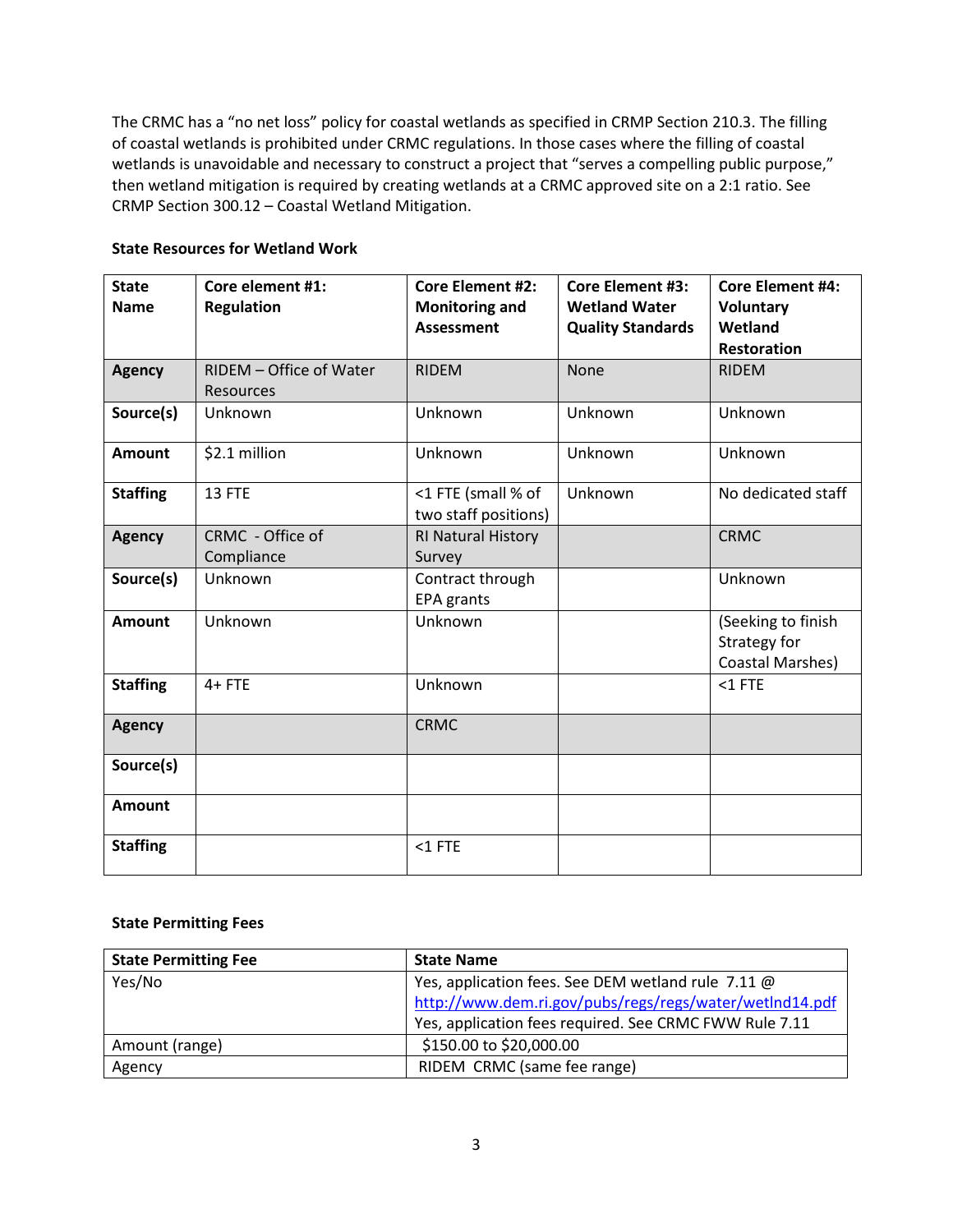#### **Innovative Features**

• Rhode Island's Wetland Restoration Team meets monthly to discuss projects; guide them through the regulatory process; help offer technical assistance.

#### **Models and Templates**

• Rhode Island has an Office of Customer and Technical Assistance with a Permit Application Center. Once a permit is submitted at the Center, it is processed quickly. Ensures that the right people are at the table to process the permit.

## <span id="page-3-0"></span>**Section B. Regulation**

## **How are Wetlands Regulated in Rhode Island?**

Rhode Island has two state wetland permitting programs. Rhode Island adopted legislation in 1971 to regulate both freshwater wetlands under the Freshwater Wetlands Act and coastal wetlands with the creation of the RICMRC. In 1996, the state General Assembly divided the state freshwater wetland jurisdiction between the two state agencies. RIDEM and RICRMC cooperatively administer the state's two parallel freshwater wetland programs, while only the CRMC regulates coastal wetlands of the state. Rhode Island's wetland regulatory programs are not based on statutory authority to provide water quality under section 401 of the Clean Water Act; however, Section 401 authority does provide an important supplement to the state's programs, thus providing comprehensive protection for wetland resources.

Freshwater wetlands are regulated under the State's Freshwater Wetlands Act, which requires wetland permit applicants to demonstrate that: proposed projects or activities do not include any random, unnecessary, or undesirable alteration of wetlands; all alternatives to avoid and minimize impacts to wetlands have been pursued; and the proposed project adheres to the technical permit review criteria. The Act is administered by the RIDEM through its *Rules and Regulations Governing the Administration and Enforcement of the Freshwater Wetlands Act*. The CRMC regulates freshwater wetlands within its jurisdiction pursuant to its *Rules and Regulations Governing the Protection and Management of Freshwater Wetlands in the Vicinity of the Coast*. Essentially the CRMC freshwater wetland rules mirror the DEM rules with the exception of some administrative and procedural matters. Permit review includes consideration of the cumulative impacts of incremental alterations to freshwater wetlands, which may be considered significant even if a proposed alteration is considered insignificant. Certain limited activities are exempt from permitting requirements, provided they are carried out in accordance with conditions specified in the respective rules.

Both CRMC and DEM issue two types of freshwater wetland permits. Property owners submitting a "Request for Preliminary Determination" may be granted an "insignificant alteration permit" for activities that would result in minimum impact to wetlands. Property owners submitting an "Application to Alter" may be granted a "significant alteration permit." Alterations of the perimeter and riverbank wetlands are permitted more frequently than alteration of other wetland types.

Coastal Wetlands are regulated by the Rhode Island Coastal Resources Management Council, which was created in 1971 to preserve, protect, develop, and restore the coastal areas of the state. RICRMC operates as a state agency and is administered by a council representing the public, state and local government, and resource professionals. RICRMC's permit system for coastal wetlands differs from RIDEM's freshwater wetland permit system, although it is no less stringent and includes a "no net loss"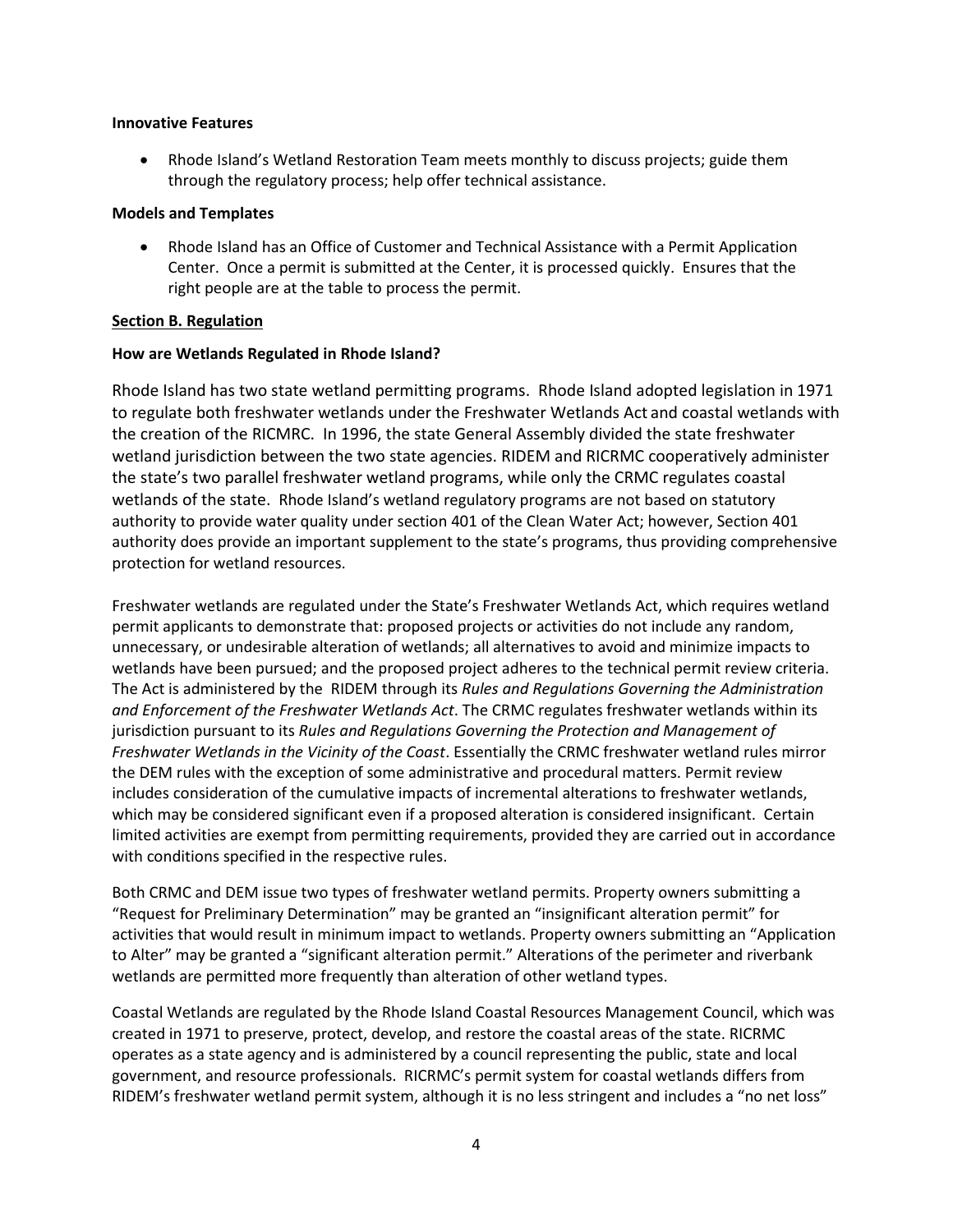policy. An RICRMC "assent" is required for any alteration or activity proposed on shoreline features, which by definition includes coastal wetlands, or the 200-foot contiguous area to a shoreline feature. Shoreline features are defined in CRMP Section 210.1 through 210.7.

Filling, removing or grading, dredging and dredged materials disposal, significant cutting of vegetation, excavation, draining, damming, and/or diverting of hydrological flows in a coastal wetland are considered alterations requiring a permit. RICRMC may also review any activity within the watersheds of poorly flushed estuaries. Like RIDEM, RICRMC also has a preliminary determination request process that facilitates accurate identification of wetlands within its jurisdiction. Under RICRMC rules, certain activities are prohibited outright within particular coastal wetland areas. RICRMC also oversees permitting for freshwater wetlands in the vicinity of the coast that lie within their jurisdiction seaward of a boundary jointly established by the two agencies in response to state law in 1996; permit requirements and procedures for freshwater wetlands are similar to those of RIDEM.

## **Wetland Delineation**

| <b>Delineation Guidance</b> | <b>Yes</b> | No. | <b>Detail</b>                                             |
|-----------------------------|------------|-----|-----------------------------------------------------------|
| Use State's Own Method      | χ          |     | State rules and regulations outline delineation           |
|                             |            |     | criteria for vegetated wetlands, perimeter wetlands,      |
|                             |            |     | flowing and standing water wetlands, riverbank            |
|                             |            |     | wetlands, and flood plain wetlands. The state's           |
|                             |            |     | method is more incusive, but is generally parallel.       |
| Use Corps' 87 Manual and    | x          |     | State will accept for purpose of identifying the edges of |
| <b>Regional Supplement</b>  |            |     | vegetated wetlands. (see Appendix 2A5)                    |
| Other (Please describe)     |            | x   |                                                           |
|                             |            |     |                                                           |

**Description:** A field inspection by a wetland scientist is required to delineate freshwater or coastal wetlands for regulatory purposes

## **Evaluation Methodology**

RIDEM does not require a specific methodology for freshwater wetland evaluation. Best professional judgement is used. See rule 10.02 E for the evaluation requirements for applications to alter a freshwater wetland. The rules can be found at

http://www.dem.ri.gov/pubs/regs/regs/water/wetlnd14.pdf

# **Exempted Activities**

Normal farming and ranching activities are exempt from the freshwater wetland law's requirements. According to rules, limited maintenance and repair activities, demolition of buildings, limited changes to single family residences, emergency environmental protection, utility lines and emergencies, monitoring and research activities, temporary recreation structures, moorings and anchorage and emergency water withdrawal activities do not require written permission from RIDEM or CRMC. DEM does not review exempted activities.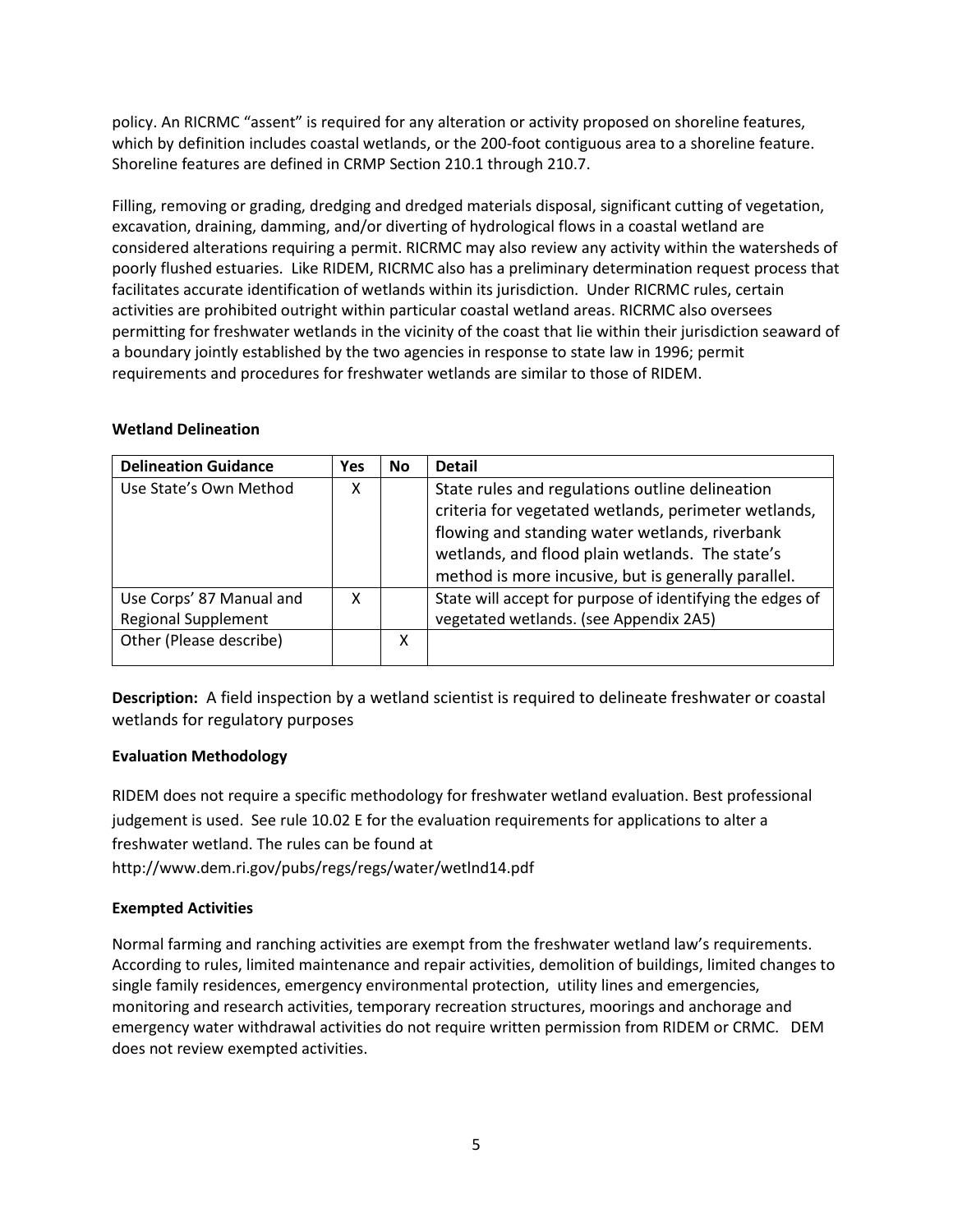# **Special Provisions for Agriculture and Forestry**

For agriculture, see rule 6.12 on page 24, For forestry see limited exemption rule 6.02 D on page 18 .

## **Penalties and Enforcement**

Enforcement is conducted by the state. Enforcement requirements are found in the state's Wetland Act. See law sections 2-1-23 and 2-1-24 and more about compliance office at <http://www.dem.ri.gov/programs/benviron/compinsp/index.htm>

## **Permit Tracking**

The state does tack permits. Permitting decisions are tracked and available to public through the following website: [https://www.ri.gov/DEM/wetlands/.](https://www.ri.gov/DEM/wetlands/)

## **State General Permit (statewide vs. regional coverage)**

| <b>Permit Coverage</b>          | Yes | <b>No</b> | <b>Detail (Type of Permit)</b>                      |
|---------------------------------|-----|-----------|-----------------------------------------------------|
| <b>Regional General Permit</b>  |     | χ         |                                                     |
| <b>Statewide General Permit</b> | x   |           | With US Army Corps of Engineers for Section 404     |
|                                 |     |           | permitting. The Corps meets monthly with RI DEM and |
|                                 |     |           | CDRM wo conduct joint review of applications.       |

## **Assumption of 404 Powers**

| <b>Assumption Status</b>         | <b>Yes</b> | <b>No</b>         | <b>Detail</b> |
|----------------------------------|------------|-------------------|---------------|
| Assumed                          |            | $\checkmark$<br>Λ |               |
| <b>Working Toward Assumption</b> |            | $\checkmark$      |               |
| <b>Explored Assumption</b>       |            | $\checkmark$<br>Λ |               |

## **Joint permitting**

Rhode Island does have coordinated permitting with the Corps. RI DEM's permit serves as the Corps' permit, but coastal wetland permits are separate from the Corps' permits for coastal wetlands.

# **Special Area Management Plans (SAMPs and ADIDs)**

RI DEM does not have any SAMPS or ADIDs. However, the CRMC has jurisdiction within several poorlyflushed estuaries of the state and regulates specific watershed activities through Special Area Management Plans (SAMP). Contact Jim Boyd. See [http://www.crmc.state.ri.us/samps.html.](http://www.crmc.state.ri.us/samps.html) The implementation of rules governing tributary wetlands differs from DEM within the CRMC's Narrow River and Salt Pond Region SAMPs. Tributary wetlands are defined as freshwater wetlands within the watersheds that are connected via a watercourse to a coastal wetland or tidal waters. Activities abutting these tributary wetlands within the SAMPs require a 200 foot setback for Self-Sustaining Lands and a 225 foot setback in Lands of Critical Concern. See Section 920.1.A and 920.1.B, respectively in the SAMPs. These setbacks are greater than what would typically be required under the freshwater wetland rules, but are required to protect water quality within the coastal watersheds and the down stream coastal resources.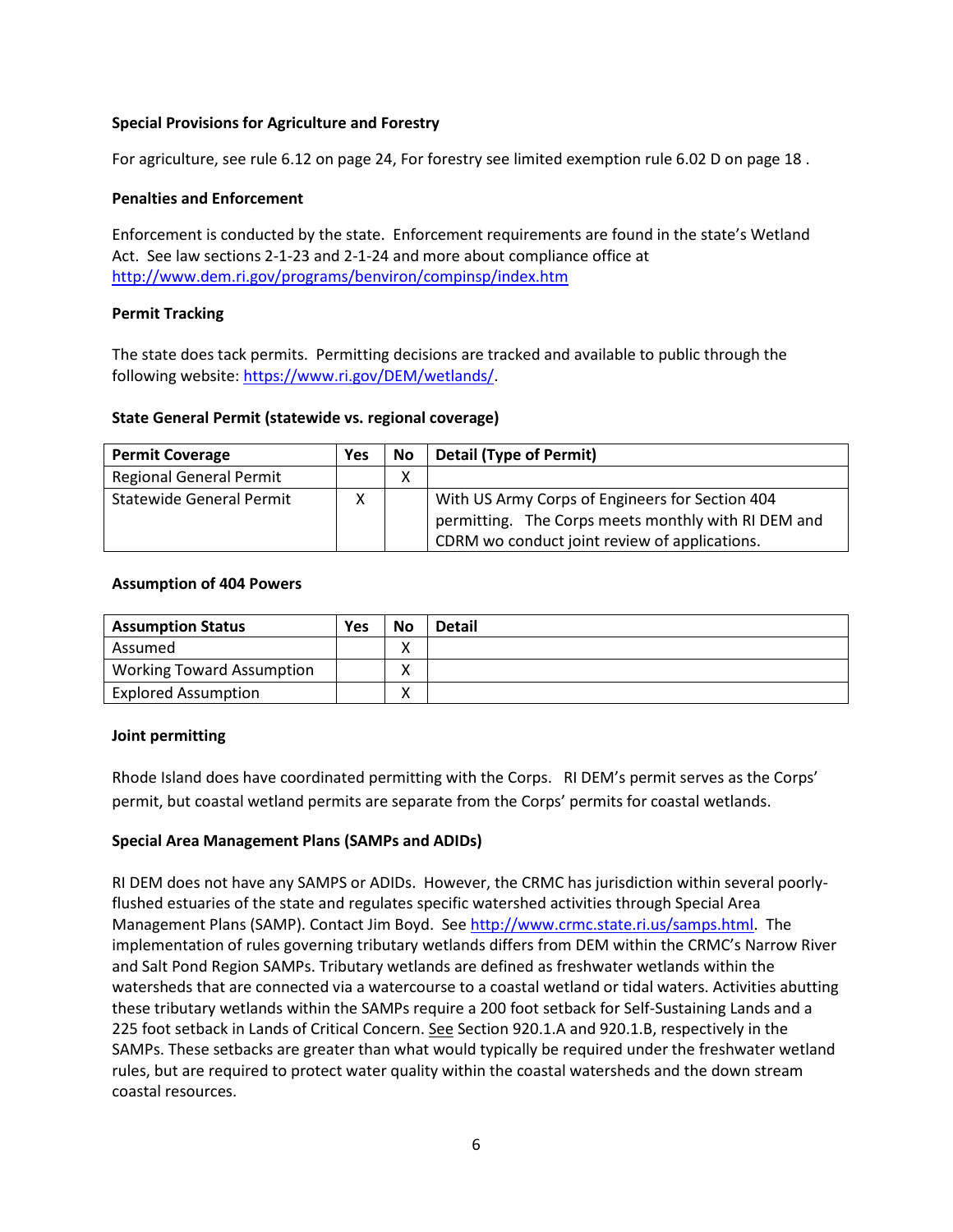## **Buffer Protections**

RID DEM requires a 50-foot perimeter for regulated wetland areas if disturbed and require a 100-200 foot width for riverbeds (including wetlands).

Buffers for coastal wetlands are required in accordance with CRMP Section 150, which requires buffers based primarily on the lot size and CRMC water type designation. A limited portion of the buffer may be managed for view corridors and access to the shoreline, but must adhere to CRMC rules for such. Contact Jim Boyd at CMRC regarding CRMC's buffer management policy.

As part of the freshwater wetland application process, CRMC and DEM can require buffer plantings near the limits of work in wetlands. DEM commonly permits buffer plantings "along the limit of disturbance" in a backyard, as well as along both sides of a wetland crossing. Two to three rows of plantings provide more buffering effect than a single row; however, a single row is preferable if additional rows involve an increase in clearing and alteration. The following factsheet provides additional information: <http://www.dem.ri.gov.programs/benviron/water/wetlands/pdfs/wfs10.pdf>

# **Mitigation Policy**

RIDEM and CRMC rules and regulations for freshwater wetlands include strict avoidance and minimization provisions, requiring that all probable impacts to freshwater wetlands be avoided to the maximum extent possible, and if unavoidable, be minimized to the maximum extent possible.

RIDEM does not have formal guidelines on compensatory mitigation for *freshwater* wetlands, as they only allow mitigation under unusual circumstances. Functional criteria for this discretionary mitigation work focuses on the nature and values of the wetland, as well as the area of the replacement wetland. Curious where from – pers. communication? I am not aware of this in writing.

RICRMC has adopted compensatory mitigation guidelines for *coastal* wetlands as specified in CRMP Section 300.12. To fulfill its no net loss policy, RICRMC requires all altered coastal wetlands to be replaced by wetlands of a similar type and that provide an ecological value equal or greater to the altered wetland. The ratio of replacement to permanently altered or lost coastal wetland is 2:1; specific replacement requirements are determined on a case-by-case basis. RICRMC's rules and regulations explicitly prohibit monetary compensation as an acceptable form of mitigation.

## **Mitigation Database**

RI DEM does not maintain a mitigation database. USACE uses RIBITS and RIDOT has a database for state transportation related.

## <span id="page-6-0"></span>**Section C. Monitoring and Assessment**

## **Agency Responsible for Wetland Monitoring and Assessment**

Rhode Island does not have a formal wetland monitoring and assessment program. The state has received a successive series of progressive EPA grants to support wetland monitoring and assessment work in Rhode Island. The RI DEM Office of Water Resources, with Clean Water Act grant funding from EPA has developed tools and coordinated efforts to monitor and assess freshwater wetlands in the state. Stream monitoring is conducted under the RI DEM's monitoring program for all "waters of the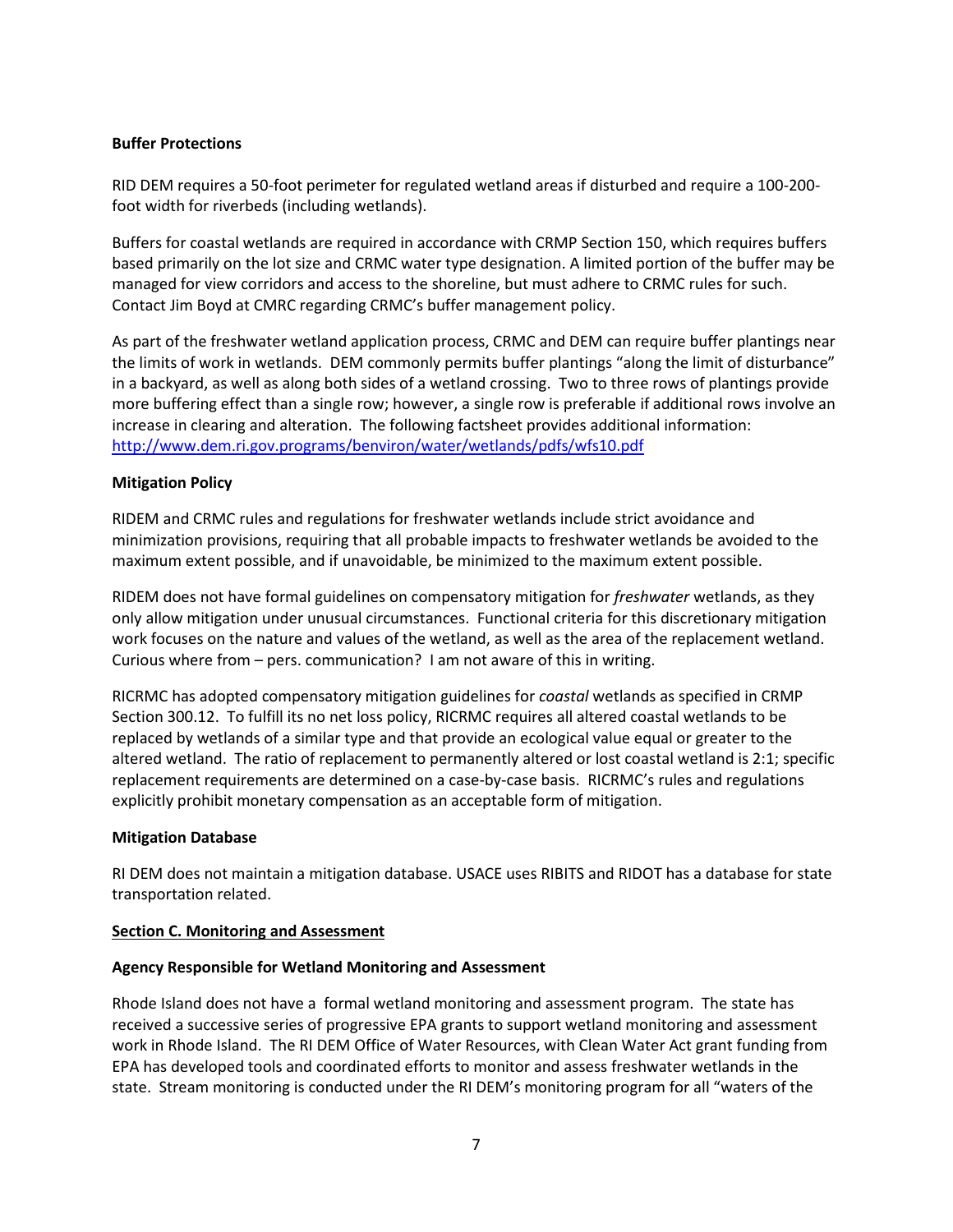state". Additional monitoring and assessment is conducted by the Rhode Island Natural History Program.

# **Mapping/Inventory**

The U.S. Fish and Wildlife Service (USFWS) developed the state's National Wetland Inventory (NWI) wetland maps as part of a statewide effort in 1988. The state completed revisions and updates to the maps in 2010 (NWI+) and published a summary report in 2014.

## **State Wetland Mapping Public Portal**

Rhode Island maps are available digitally at: <http://www.dem.ri.gov/programs/benviron/water/wetlands/wetldocs.htm>

The state resource maps are now hosted on ArcGIS Online here: [http://www.arcgis.com/home/webmap/viewer.html?webmap=b24d6c60ff3a4947a14fbd15a66390c6&](http://www.arcgis.com/home/webmap/viewer.html?webmap=b24d6c60ff3a4947a14fbd15a66390c6&extent=-72.3519,41.0712,-70.6655,42.0922) [extent=-72.3519,41.0712,-70.6655,42.0922](http://www.arcgis.com/home/webmap/viewer.html?webmap=b24d6c60ff3a4947a14fbd15a66390c6&extent=-72.3519,41.0712,-70.6655,42.0922)

## **Wetland Classification and Assessment**

The state has developed a Rhode Island-specific rapid assessment method (RI-RAM), built on work that was completed by other states. After testing Ohio RAM and the Delaware RAP, Rhode Island developed their own tool. Use of the RI-RAM facilitates watershed-based condition reporting and supports objectives identified in the state's wetland plan. The RI-RAM tool can be downloaded at: <http://www.dem.ri.gov/programs/benviron/water/wetlands/wetldocs.htm>

For streams, a variety of assessment methodologies is employed, including biological sampling and water chemistry sampling. Stream data feeds into the state's 303(d) listing and 305(b) reporting.

## **Statewide Wetland Monitoring Plan**

The New England Interstate Pollution Control Commission (NEIWPCC), with support from EPA, assisted RIDEM with the development of a draft plan for systematic monitoring of freshwater wetlands. This initial plan (2006) included a three-tiered approach to monitoring to meet the overall goal of improved protection and management of wetlands. A draft plan (expected 2015) has been developed by the RI Natural History Program. This planning work synthesized what has been learned by the state in this area and strengthened connections with other state water resource programs.

For streams, a program monitoring strategy is in place can includes sampling designs and monitoring strategies to protect the designated uses of the state's waters.

## **Overall Wetland Gain and Loss Tracking System**

The state does not have an overall wetland gain and loss tracking system. However, some of this information could be mined from the state's FoxPro database. Information in this database is high quality for permit-related gains and losses, but is not complete for all work in the state.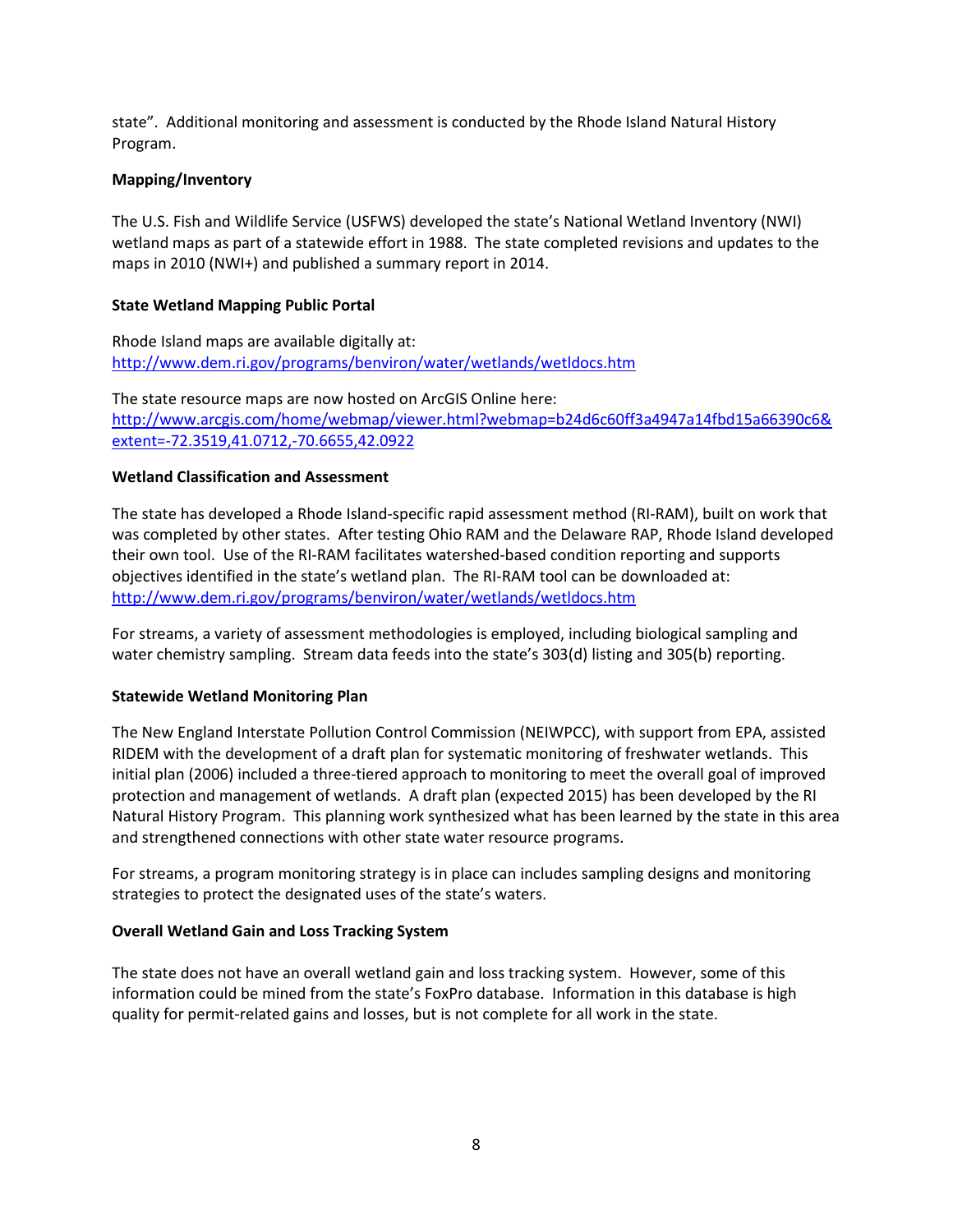# **Wetland Monitoring and Assessment Characteristics**

| Level        | None | Level 1 | Level 2  | Level 3                                                                                                                             |
|--------------|------|---------|----------|-------------------------------------------------------------------------------------------------------------------------------------|
| Rhode Island |      | ∧       | (RI-RAM) | Exploring a<br>floristic quality<br>approach (not<br>committed to it<br>yet); State has an<br>Odenata Index of<br>Wetland Integrity |

| туре         | None | <b>IBI</b>               | Condition | <b>Functional</b>        |
|--------------|------|--------------------------|-----------|--------------------------|
| Rhode Island |      | $\overline{\phantom{0}}$ | ,,        | $\overline{\phantom{0}}$ |

| Frequency    | None | <b>Project Specific</b> | Ongoing           |
|--------------|------|-------------------------|-------------------|
| Rhode Island |      |                         |                   |
|              |      |                         | (Through          |
|              |      |                         | successive grant* |
|              |      |                         | projects)         |

Note: Staff time is used as match for grants.

## **Participation in National Wetland Condition Assessment**

| <b>NWCA Study Type</b>             | Yes | No |
|------------------------------------|-----|----|
| <b>National Study</b>              |     |    |
| <b>State Intensification Study</b> |     |    |

Note: The state was not involved in staffing or coordinating the NWCA work in Rhode Island.

# <span id="page-8-0"></span>**Section D. Water Quality Standards**

#### **Wetland and Water Quality Standards**

| <b>Type</b>            | <b>None</b> | <b>Use Existing</b><br><b>WQ</b><br><b>Standards</b> | <b>In Process</b> | Adopted | <b>Future</b><br><b>Direction</b> |
|------------------------|-------------|------------------------------------------------------|-------------------|---------|-----------------------------------|
| Wetland-specific       |             |                                                      |                   | X       |                                   |
| <b>Designated Uses</b> |             |                                                      |                   |         |                                   |
| Narrative criteria in  |             | X                                                    |                   |         |                                   |
| the standards to       |             |                                                      |                   |         |                                   |
| protect designated     |             |                                                      |                   |         |                                   |
| wetland uses           |             |                                                      |                   |         |                                   |
| Numeric criteria in    | X           |                                                      |                   |         |                                   |
| the standards          |             |                                                      |                   |         |                                   |
| based on wetland       |             |                                                      |                   |         |                                   |
| type and location      |             |                                                      |                   |         |                                   |
| to protect the         |             |                                                      |                   |         |                                   |
| designated uses        |             |                                                      |                   |         |                                   |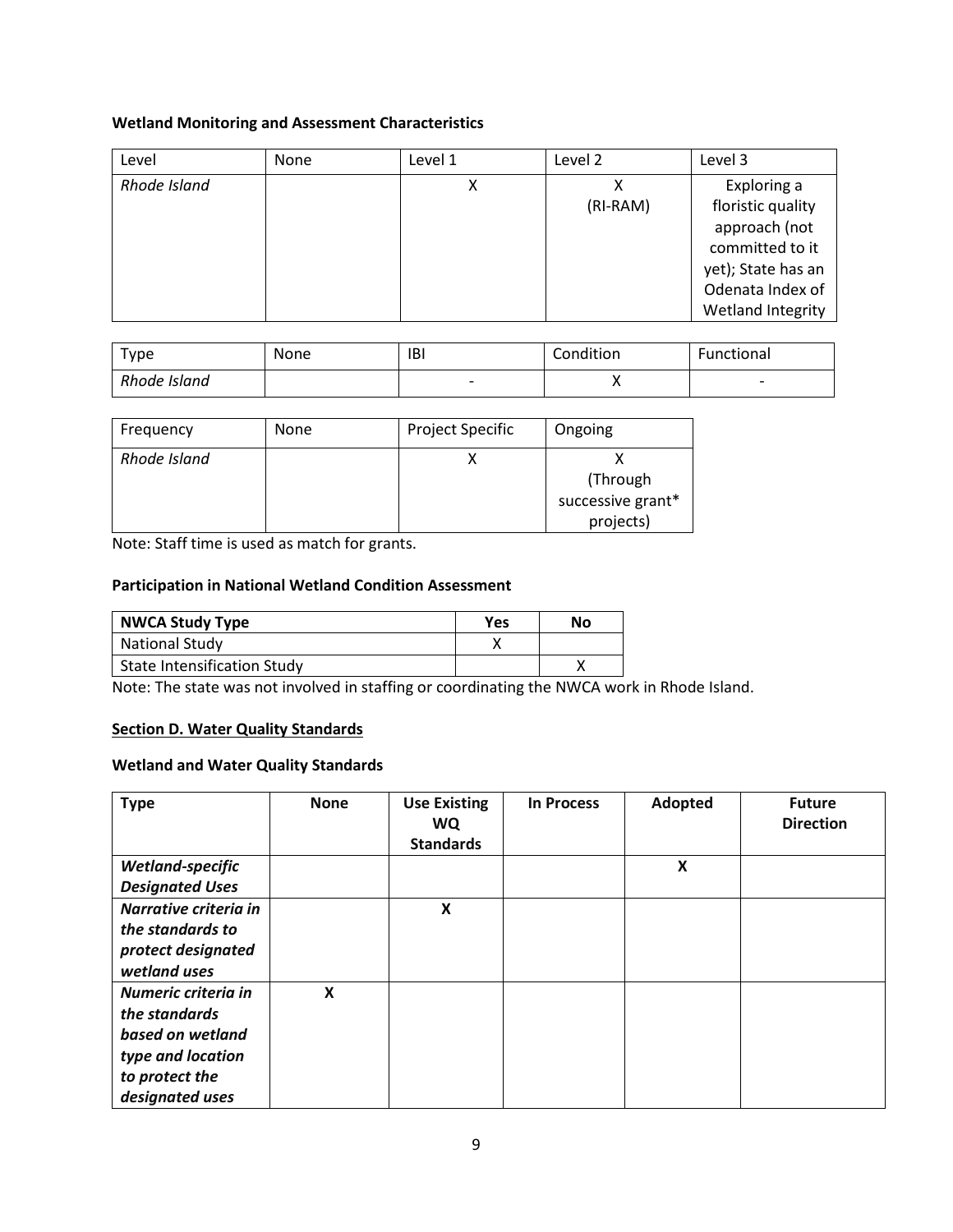| <b>Anti-degradation</b> | Λ                           |  |  |
|-------------------------|-----------------------------|--|--|
| policy includes         | (Wetlands are<br>explicitly |  |  |
| wetlands                | included in the             |  |  |
|                         | policy)                     |  |  |

(For more information contact Alicia Richardson at RI DEM)

**Description:** There is currently no intention by the state to pursue the development of additional wetland-specific water quality standards, as wetlands are well-protected by the current standards. All public and private wetlands in the state are subject to 401 Water Quality Certification. RIDEM has promulgated narrative water quality standards for all state waters, which include wetlands. These standards are used to determine if a proposed activity would result in a significant adverse impact to the water quality of wetlands. State water quality standards designate wetland-related uses, including fish and wildlife habitat and primary and secondary contact recreational activities. Wetlands are also included under Rhode Island's anti-degradation policy. The state Freshwater Wetland Act requires that all activities in all wetlands and anything altering the character of a regulated wetland is subject to permit review.

#### <span id="page-9-0"></span>**Section E. Voluntary Wetland Restoration**

| <b>Type of Work</b>             | YES | <b>NO</b> | <b>Description</b>                                  |
|---------------------------------|-----|-----------|-----------------------------------------------------|
| Fund Wetland Restoration (may   |     |           | RIDEM, RICRMC, Narragansett Bay Estuary Program;    |
| include easement agreements)    |     |           | \$250k Oil Spill Response Fund                      |
| <b>Private Land Restoration</b> |     |           | Coastal and estuarine restoration work              |
| <b>Public Land Restoration</b>  |     |           | Competitive RFP – planning, design and construction |
| <b>Technical Assistance</b>     |     |           |                                                     |
| <b>Tax Incentives</b>           |     |           |                                                     |
| Other                           |     |           |                                                     |

#### **Types of Wetland Restoration Work Funded by the State:**

#### *Description:*

Rhode Island does not have a formal, statewide voluntary wetland restoration program. However, the state does have a range of diverse restoration activities. There is no formal strategy or priorities for this work. The state is actively involved in proactive restoration projects spearheaded by RIDEM, RICRMC, the Narragansett Bay Estuary Program, as well as other federal, state, local and watershed based agencies and organizations. The Rhode Island Habitat Restoration Team, pursuant to the Coastal and Estuary Habitat Restoration Program and Trust Fund, drafted and adopted the State Estuary and Coastal Habitat Restoration strategy, which was approved by RICRMC. According to the strategy, grant monies are disbursed for habitat restoration design, planning, construction and monitoring through the state Coastal Habitat Restoration Trust Fund that is administered by the CRMC.

The Rhode Island Habitat Restoration Team Coordinated planning in the state. RICRMC has also spearheaded the development of the RI Habitat Restoration Portal, to provided data and information about habitat restoration in the state to other agencies and nonprofit groups. The associated Project Inventory is a database designed to help users identify restoration opportunities and completed projects in RI watersheds. RIDEM, working with the University of Rhode Island and supported by EPA, has completed the development of a watershed-based methodology to identify and determine priorities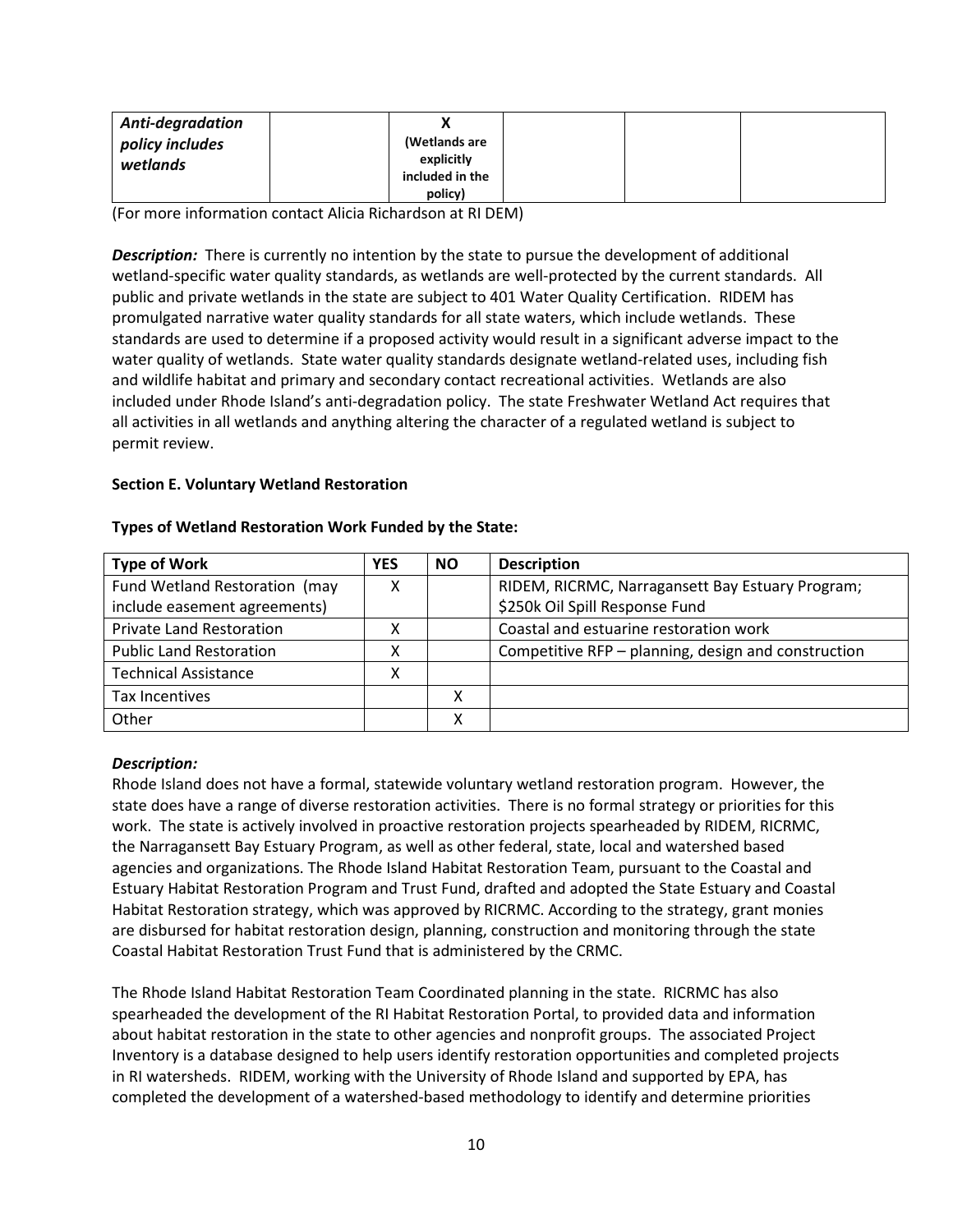among freshwater wetland and buffer restoration sites. In cooperation with the local watershed council, methods have been successfully piloted in the Woonasquatucket River Watershed.

# **Voluntary Wetland Restoration Program Components**

| <b>Wetland Restoration Efforts</b> | Nothing in | <b>Planning</b> | <b>In Progress</b> | Mature/  |
|------------------------------------|------------|-----------------|--------------------|----------|
|                                    | the Works  |                 |                    | Complete |
| Program has a set of restoration   |            | <b>Drafting</b> |                    |          |
| goals                              |            | Strategy        |                    |          |
| Coordinate with relevant           |            | <b>Drafting</b> |                    |          |
| agencies that outline              |            | Strategy        |                    |          |
| restoration/protection goals and   |            |                 |                    |          |
| strategies and timeframes          |            |                 |                    |          |
| Developed multi-agency body to     | X          |                 |                    |          |
| coordinate restoration/            |            |                 |                    |          |
| protection efforts                 |            |                 |                    |          |
| Set restoration goals based on     |            | <b>Drafting</b> |                    |          |
| agency objectives and available    |            | Strategy        |                    |          |
| information                        |            |                 |                    |          |

# **Goals for Restoration Projects**

| Goal                                       | <b>Yes</b> | <b>No</b> | <b>Description</b>                             |
|--------------------------------------------|------------|-----------|------------------------------------------------|
| No Net Loss                                | x          |           |                                                |
| Reverse Loss/Net Gain                      | χ          |           | Reverse loss of wetlands                       |
| Nonpoint Source Pollution<br>(NPS)/WQ      |            |           | Water quality                                  |
| <b>Total Maximum Daily Load</b><br>(TMDLs) | Unknown    |           |                                                |
| Habitat                                    | χ          |           |                                                |
| <b>Coastal Protection</b>                  | χ          |           | http://www.crmc.ri.gov/habitatrestoration.html |
|                                            |            |           |                                                |
| <b>Floodwater Protection</b>               | x          |           |                                                |
| Groundwater                                | Unknown    |           |                                                |
| Other (please describe)                    |            | χ         |                                                |

## **Landowner Guides and Handbooks to Assist with Voluntary Wetland Restoration Efforts**

Rhode Island Habitat Restoration Portal <http://www.edc.uri.edu/restoration/index.htm>

Restoration Kit for Freshwater Wetlands <http://www.dem.ri.gov/programs/benviron/water/wetlands/pdfs/wr8.pdf>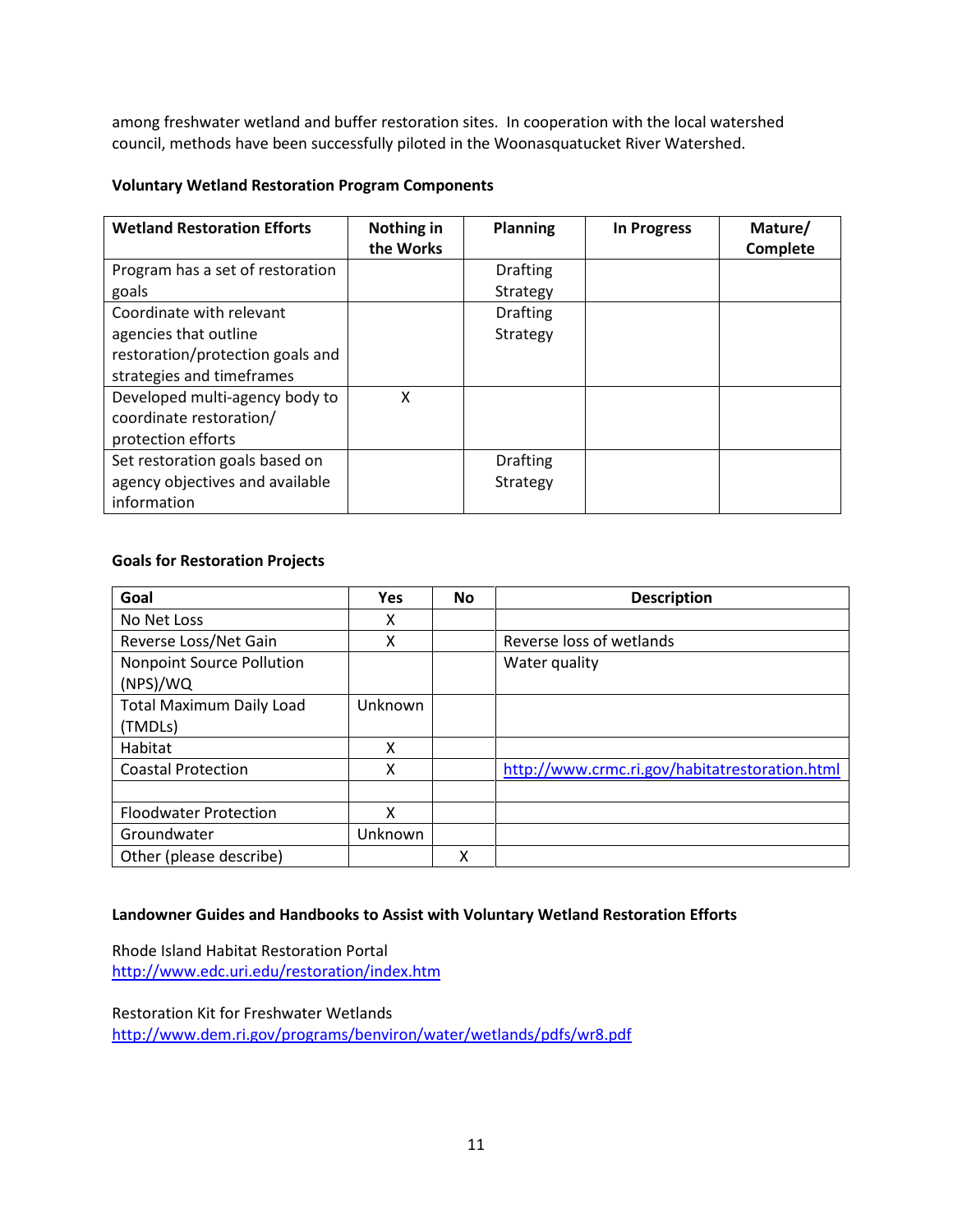## <span id="page-11-0"></span>**Section F. Innovative and/or Highly Effective Education and Outreach**

None.

# **Section G. Climate Change and Wetlands**

While the state wetland permitting program does not work on climate change issues, the state's wetland monitoring and assessment plan does address climate change and freshwater wetlands. Most of the planning work for climate change is done at a higher level in the state administration and is not wetland-specific. The Director of RI DEM is also the director of Climate Change for the state. The state has seen changes in regional hydrology and is working to describe it and connect this work with wetlands.

Rhode Island has developed a RI Sea Level Affecting Marshes Model (SLAMM) project to evaluate the impact of sea level rise on coastal wetlands statewide and identify upland parcels that provide areas for wetland migration. The CRMC has adopted the SLAMM maps for adaption planning and coastal wetland restoration purposes as part of CRMP Section 210.3. Maps are available for inundation at one, three and five feet. The SLAMM maps are available online here: [http://www.crmc.ri.gov/maps/maps\\_slamm.html.](http://www.crmc.ri.gov/maps/maps_slamm.html) These maps are used by the Coastal Program. Contact James Boyd at CMRC for more information.

| Entity/Program Area                                               | Yes/No     | Description of the Connection                                                                                                                                                                                   |
|-------------------------------------------------------------------|------------|-----------------------------------------------------------------------------------------------------------------------------------------------------------------------------------------------------------------|
| NPDES/Stormwater                                                  | x          |                                                                                                                                                                                                                 |
| 303(d)                                                            | Unknown    |                                                                                                                                                                                                                 |
| 305(b) reporting on wetlands                                      | <b>YES</b> | But not in a while                                                                                                                                                                                              |
| <b>Total Maximum Daily Load (TMDLs)</b>                           | <b>YES</b> | Not extensive, but considered                                                                                                                                                                                   |
| Climate Change/ Resiliency                                        | Yes        | RI SLAMM project (applying across areas and<br>scenarios), hydrology assessment                                                                                                                                 |
| Land Use / Watershed planning                                     | <b>YES</b> | Office of Water Resources has develop watershed<br>management plans includingwater quality and<br>habitat (including wetlands and buffer habitat);<br>lots of staff are involved; in support of 319<br>program. |
| Flood/Hazard Mitigation                                           | <b>NO</b>  | 100-year flood is addressed through wetland law;<br>fill requires compensation; but no real<br>coordination                                                                                                     |
| Coastal Work                                                      | <b>YES</b> |                                                                                                                                                                                                                 |
| <b>Wildlife Action Plan</b>                                       | <b>YES</b> | RLDFM staff sit on Habitat Team that coordinated<br>the development of the Wildlife Action plan                                                                                                                 |
| Statewide Comprehensive Outdoor<br><b>Recreation Plan (SCORP)</b> | <b>YES</b> | RI DEM staff helped with latest section                                                                                                                                                                         |
| Other – (e.g. Transportation)                                     | <b>YES</b> | Monthly coordination meetings (Wetland chief,<br>engineers, DOT Natural Resources Unit); MOU with<br>state agency                                                                                               |

## <span id="page-11-1"></span>**Section H. Integration**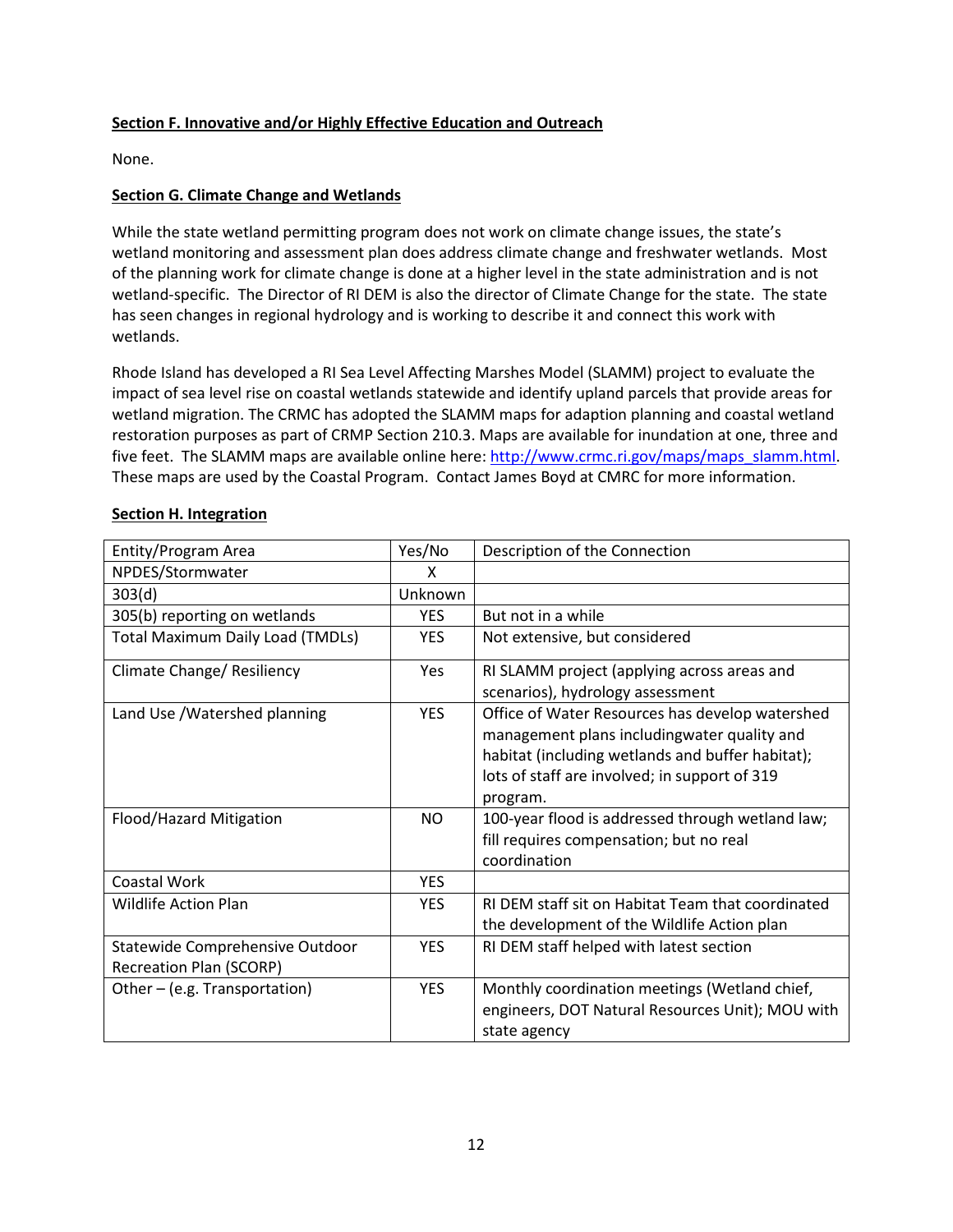#### **State Wetland Program Development Continuum**

| <b>Continuum Stage</b>              |      | <b>Core Element</b>  | <b>Core Element</b> | <b>Core Element 3:</b> | <b>Core Element</b> |
|-------------------------------------|------|----------------------|---------------------|------------------------|---------------------|
|                                     |      | 1: Regulation        | 2: Monitoring       | <b>Wetland Water</b>   | 4:                  |
|                                     |      |                      | & Assessment        | Quality                | <b>Voluntary</b>    |
|                                     |      |                      |                     | <b>Standards</b>       | Restoration         |
| <b>Mature Stage</b>                 | High | X                    |                     | X                      |                     |
|                                     | ⋀    | <b>State Program</b> |                     | (Designated            |                     |
|                                     |      |                      |                     | Uses)                  |                     |
|                                     |      |                      |                     |                        |                     |
| <b>Initial Implementation Stage</b> |      |                      |                     |                        |                     |
|                                     |      |                      |                     |                        |                     |
|                                     |      |                      |                     |                        |                     |
| <b>Development Stage</b>            |      |                      | X                   |                        | X                   |
|                                     |      |                      | (in the works)      |                        |                     |
|                                     |      |                      |                     |                        |                     |
| <b>Early Stage</b>                  | Low  |                      |                     | X (Other)              |                     |
|                                     |      |                      |                     |                        |                     |

#### **State Wetland Program Contact and Other Relevant Contacts**

**Carolyn Murphy** (Freshwater Wetlands) RI Department of Environmental Management Office of Water Resources 235 Promenade Street Providence, RI 02908-5767 (401) 222-4700 x 7208 [Carol.murphy@dem.ri.gov](mailto:Carol.murphy@dem.ri.gov)

**Jim Boyd** (Coastal Wetlands) Coastal Resources Management Council Stedman Government Center - Suite 3 4808 Tower Hill Road Wakefield, RI 02879-1900 (401) 783-3370 Voice [jboyd@crmc.ri.gov](mailto:jboyd@crmc.ri.gov)

#### **Section J. Useful Websites**

## **State Government Programs**

- 1. Department of Environmental Management
	- a) Office of Water Resources
		- i. Freshwater Wetlands Permitting Program

<http://www.dem.ri.gov/programs/benviron/water/permits/fresh/>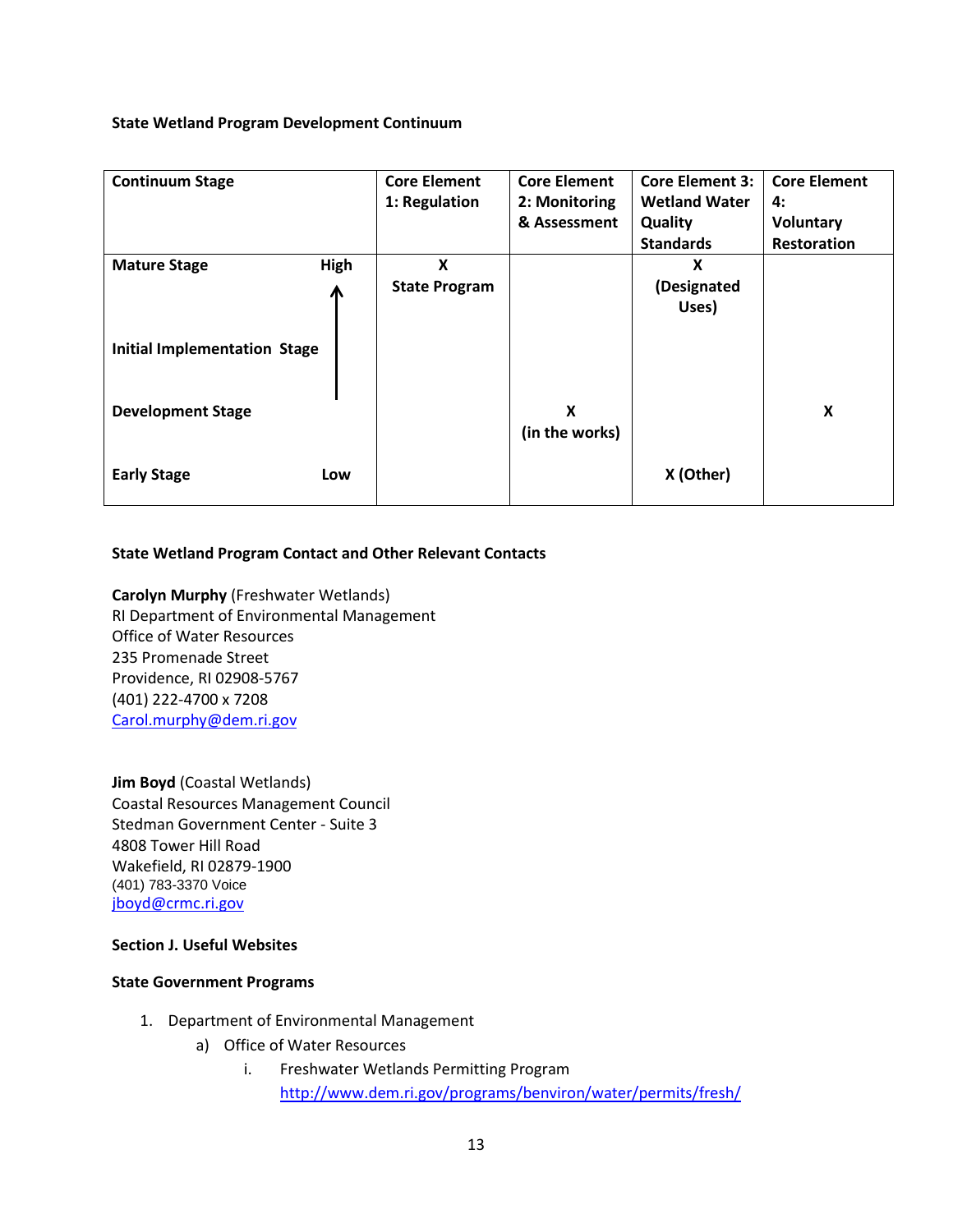- Restoration [http://www.dem.ri.gov/programs/benviron/water/wetlands/restfresh.](http://www.dem.ri.gov/programs/benviron/water/wetlands/restfresh.htm) [htm](http://www.dem.ri.gov/programs/benviron/water/wetlands/restfresh.htm) [http://www.dem.ri.gov/programs/benviron/water/wetlands/woonrest/](http://www.dem.ri.gov/programs/benviron/water/wetlands/woonrest/files/p2.pdf) [files/p2.pdf](http://www.dem.ri.gov/programs/benviron/water/wetlands/woonrest/files/p2.pdf) • Monitoring
- [http://www.dem.ri.gov/programs/benviron/water/wetlands/monitor.ht](http://www.dem.ri.gov/programs/benviron/water/wetlands/monitor.htm) [m](http://www.dem.ri.gov/programs/benviron/water/wetlands/monitor.htm) [http://www.dem.ri.gov/programs/benviron/water/wetlands/pdfs/plan.](http://www.dem.ri.gov/programs/benviron/water/wetlands/pdfs/plan.pdf) [pdf](http://www.dem.ri.gov/programs/benviron/water/wetlands/pdfs/plan.pdf)
- Wetland Program Core Elements Plan <http://www.epa.gov/region1/topics/ecosystems/pdfs/RIWPP.pdf>
- Wetland Best Management Practices Manual [http://www.dem.ri.gov/programs/benviron/water/permits/fresh/wetb](http://www.dem.ri.gov/programs/benviron/water/permits/fresh/wetbmp.htm) [mp.htm](http://www.dem.ri.gov/programs/benviron/water/permits/fresh/wetbmp.htm)
- ii. Water Quality

<http://www.dem.ri.gov/programs/benviron/water/quality/index.htm>

2. Water Resources Board <http://www.wrb.ri.gov/>

# **Federal Government Programs**

1. USDA Natural Resources Conservation Service Wetlands Reserve Program <http://www.nrcs.usda.gov/wps/portal/nrcs/main/ri/programs/easements/wetlands/>

# **Other Organization Programs**

- 1. University of Rhode Island: Dept. of Natural Resources Science
	- a) Habitat Restoration <http://www.edc.uri.edu/restoration/>
- 2. Narrangansett Bay Research Reserve <http://nbnerr.org/>
	- a) Coastal Training Program <http://www.nbwctp.org/index.html>
- 3. Northern Rhode Island Conservation District <http://nricd.org/>
- 4. Woonasquatucket River Watershed Council <http://www.wrwc.org/>
	- a) Wetland Restoration Project <http://www.wrwc.org/wetland.php>
- 5. Rhode Island Coastal Resources Management Council
	- a. [www.crmc.ri.gov](http://www.crmc.ri.gov/)